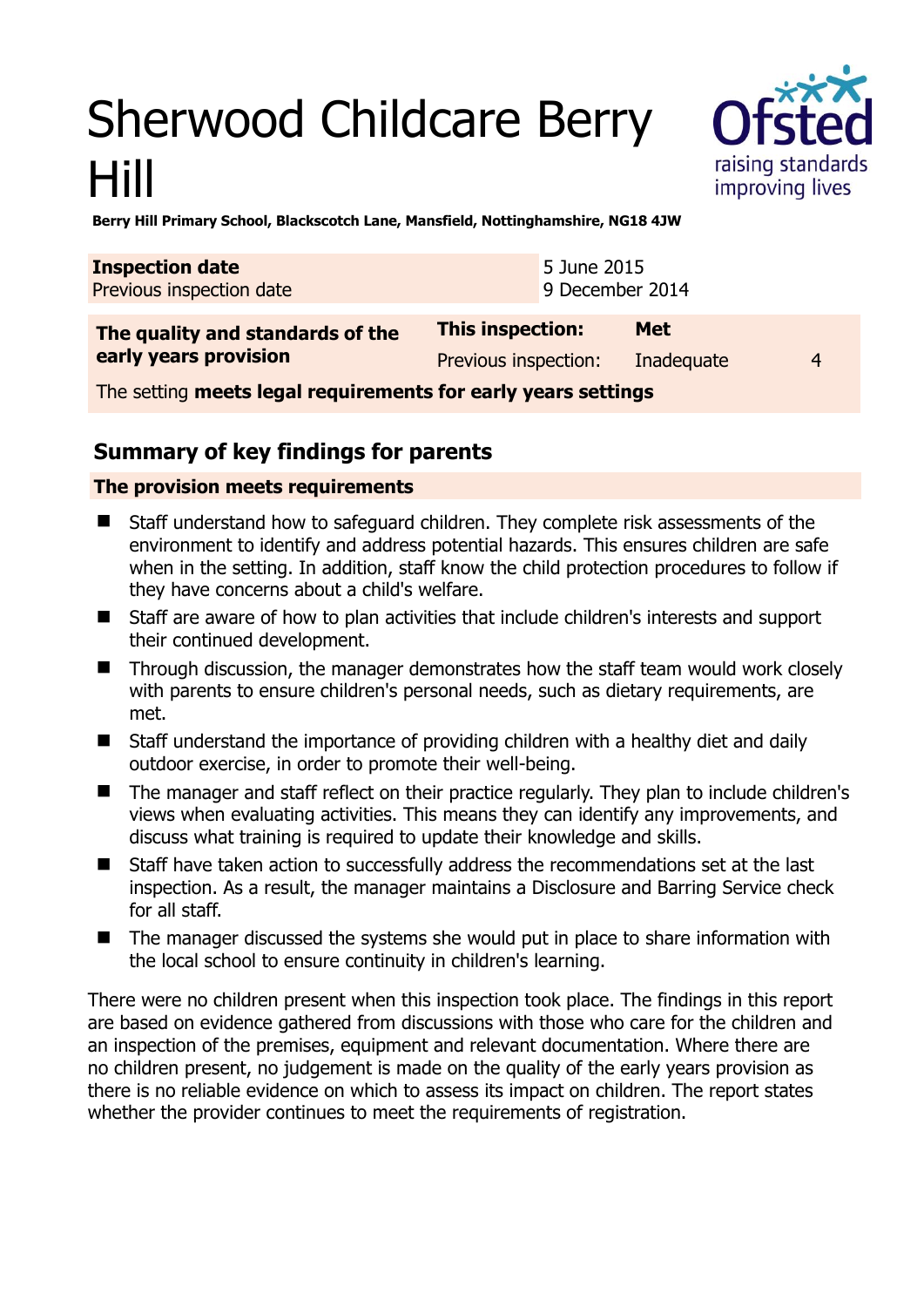### **Inspection activities**

- The inspector held discussions with the manager and staff to check their knowledge and understanding of the Early Years Foundation Stage.
- The inspector viewed a selection of documentation, including evidence of suitability and qualifications.
- The inspector had a tour of the premises and checked all areas used by children.

#### **Inspector**

Lianne McElvaney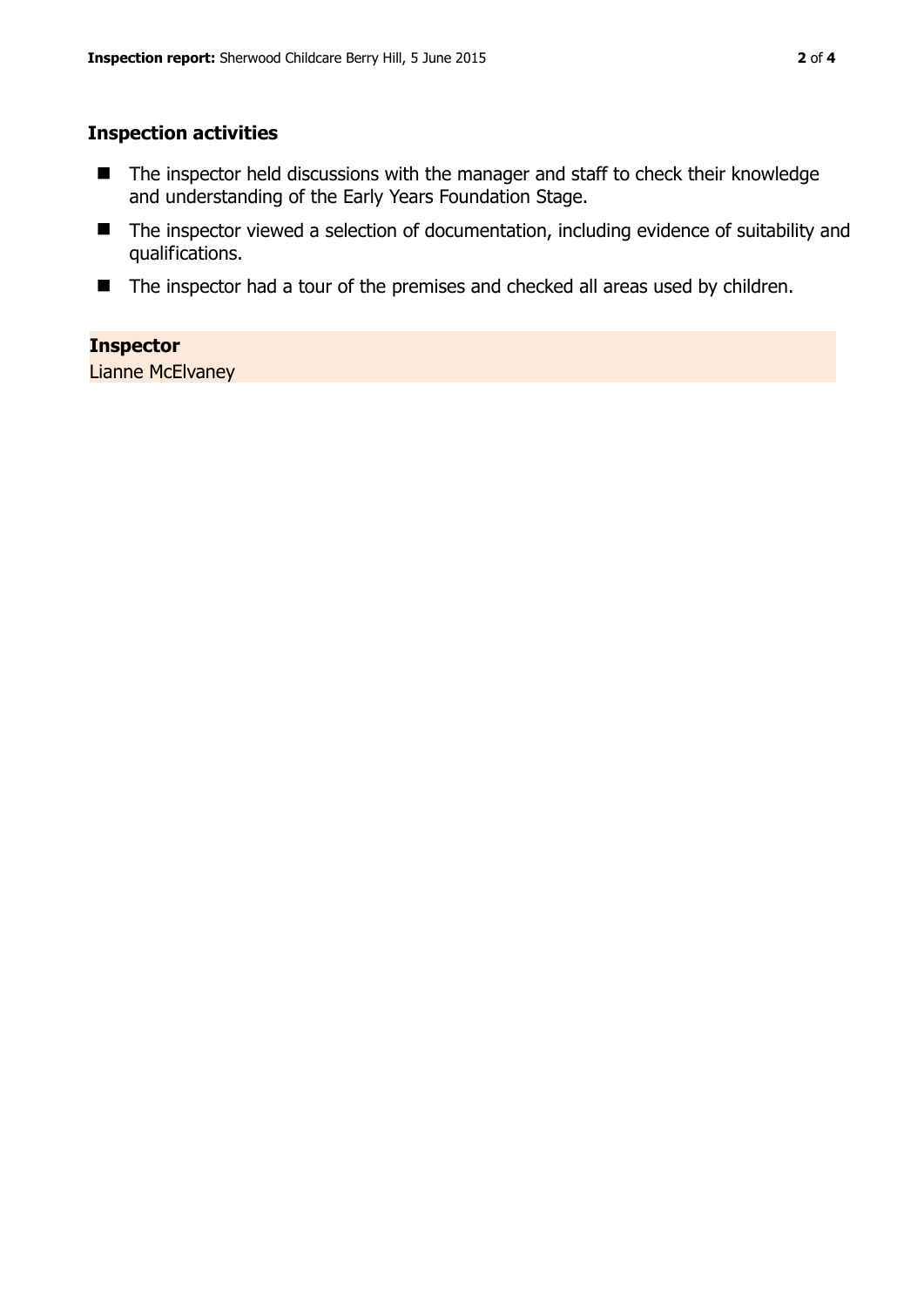## **Setting details**

| Unique reference number       | EY407262                       |  |
|-------------------------------|--------------------------------|--|
| <b>Local authority</b>        | Nottinghamshire                |  |
| <b>Inspection number</b>      | 1001277                        |  |
| <b>Type of provision</b>      | Out of school provision        |  |
| <b>Registration category</b>  | Childcare - Non-Domestic       |  |
| Age range of children         | $0 - 11$                       |  |
| <b>Total number of places</b> | 30                             |  |
| Number of children on roll    | 57                             |  |
| <b>Name of provider</b>       | Sherwood Childcare Options Ltd |  |
| Date of previous inspection   | 9 December 2014                |  |
| <b>Telephone number</b>       | 07859 666155                   |  |

Sherwood Childcare Berry Hill was registered in 2010. The club employs four members of childcare staff. Of these, one hold an appropriate early years qualification at level 4, two at level 3 and one at level 2. The club opens Monday to Friday term time only. Sessions are from 3.20pm until 6pm.

This inspection was carried out by Ofsted under sections 49 and 50 of the Childcare Act 2006 on the quality and standards of provision that is registered on the Early Years Register. The registered person must ensure that this provision complies with the statutory framework for children's learning, development and care, known as the Early Years Foundation Stage.

Any complaints about the inspection or the report should be made following the procedures set out in the guidance 'Complaints procedure: raising concerns and making complaints about Ofsted', which is available from Ofsted's website: www.gov.uk/government/organisations/ofsted. If you would like Ofsted to send you a copy of the guidance, please telephone 0300 123 4234, or email enquiries@ofsted.gov.uk.